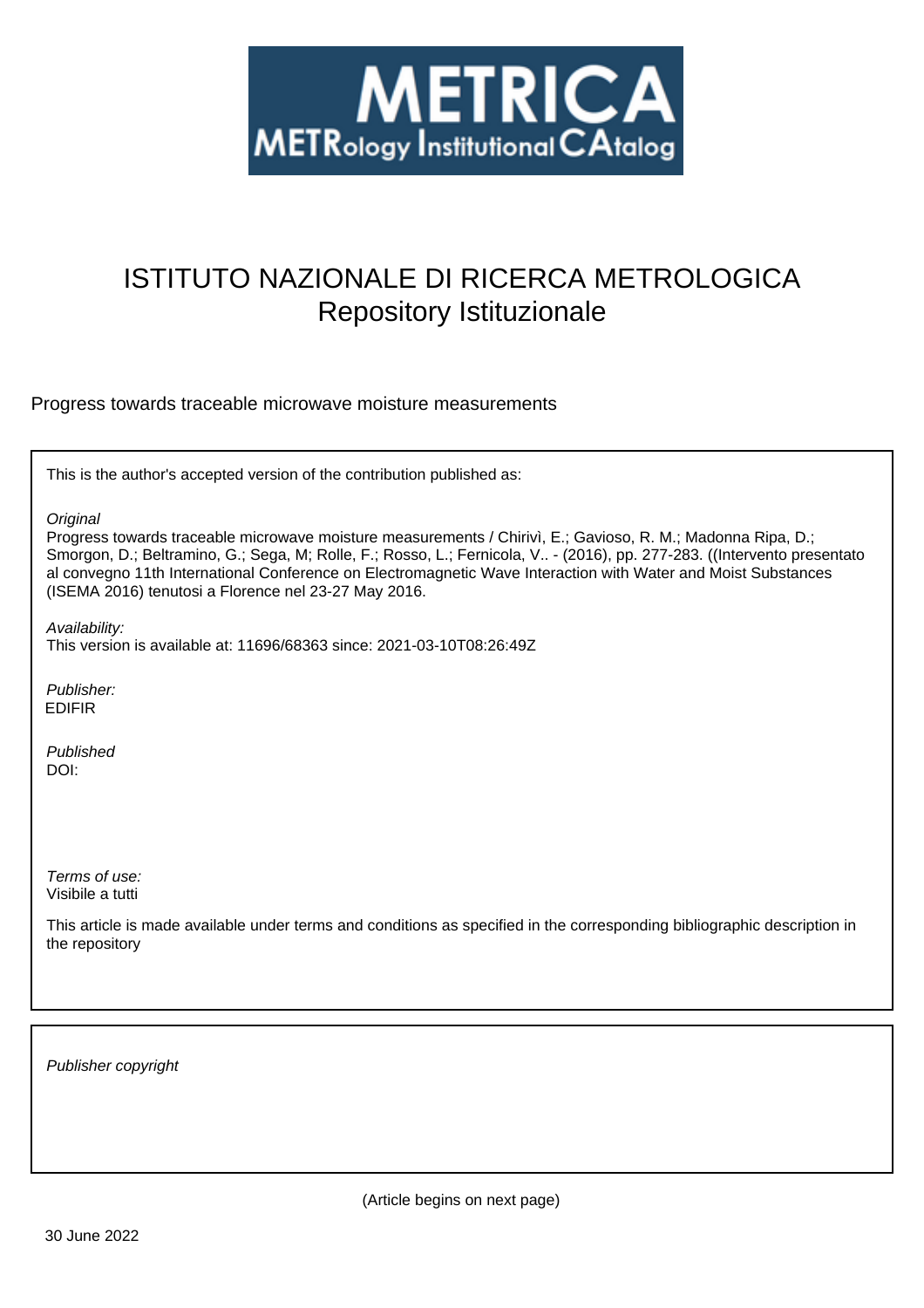# **Progress towards traceable microwave moisture measurements**

## **E. Chirivì, R. M. Gavioso, D. Madonna Ripa, D. Smorgon, G. Beltramino, M. Sega, F. Rolle, L. Rosso, V. Fernicola**

INRiM - Istituto Nazionale di Ricerca Metrologica Strada delle Cacce 91. 10135 Torino. Italy

## *ABSTRACT*

*The design and basic principles of an experimental setup comprising a microwave-based moisture measurement system with a humid air generator is described. The combination of these two instruments implements a measurement technique similar in principle to that performed by a dynamic vapor sorption system. This technique enables a rapid determination of adsorption/desorption isotherms of moist samples implementing a secondary standard for on-site moisture measurements. Traceability to primary methods, such as loss-on-drying (LoD) or coulometric Karl Fischer (cKF) titration, can be achieved by preliminary calibration of the microwave resonances of a cylindrical resonator. We report preliminary tests of the performance of the whole system as used to determine the moisture content of tobacco.*

*Keywords: microwave resonator, moisture, humidity generator*

# **1 INTRODUCTION**

In spite of the widespread application and the critical importance of moisture measurements in industrial processing, several issues, including the proliferation of material specific reference standards for each method and the dearth of calibration services and certified reference materials, still limit the dissemination of measurement traceability and, as a consequence, a reliable assessment of the measurement uncertainty. In a cooperative effort to address these issues, the METefnet - Metrology for moisture in materials – a Joint Research Project (JRP) within the European Metrology Research Programme (EMRP) [1] is currently being developed [2]. Within this framework of activities, a specific task aims at the realization of transfer standard instrumentations to improve dissemination traceability from primary laboratory moisture standards to industrial test sites and to favor inter-laboratory comparison.

In the following, we describe the development of a simple, low-cost, portable transfer moisture standard, as implemented at Istituto Nazionale di Ricerca Metrologica (INRiM). This system combines a resonant cavity moisture meter and a compact humid gas generator to provide a stable and traceable humidity reference by conditioning a stable environment for moist samples. The requirements for compactness, ruggedness and versatility guided the design of the microwave moisture meter in the form of a stainless steel cylindrical cavity with small internal volume  $(83 \text{ cm}^3)$  but still capable of precise measurements of resonance parameters, as assessed by the tests described in section 2.1. The design and operating features of the humidity generator are described in section 2.2. Finally, in section 3 we discuss the performance of the whole system in the determination of the moisture content of a test substance (tobacco flakes) as evaluated by calibration of the microwave moisture meter against a LoD analyser and by recording a nongravimetric absorption isotherm of tobacco near ambient temperature.

## **2 MEASUREMENT SETUP**

#### **2.1 Cylindrical cavity resonator**

The application of cavity resonator methods to measure the complex permittivity of dielectric materials is not new [3] and has previously demonstrated to be extremely accurate, suiting the requirements for the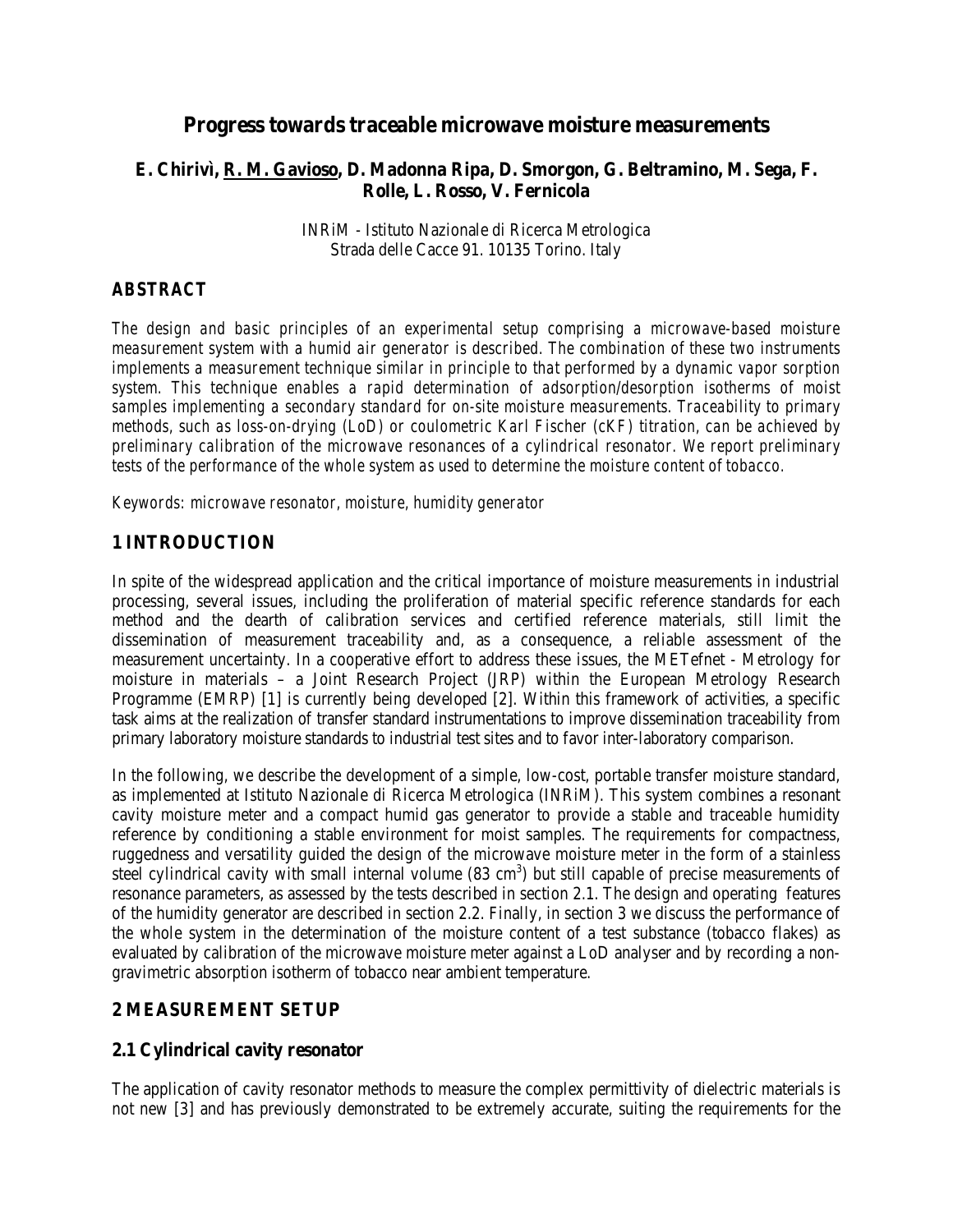realization of reference permittivity standards [4], [5]. The cavity used in this work (Fig. 1) is a hollow stainless steel right circular cylinder with a wall thickness of 9 mm, nominal internal diameter  $d = 42$  mm and length  $l = 60$  mm, for a total internal volume of 83 cm<sup>3</sup>. A total of six holes bored through the cavity sidewall and end-plates allow to select different combinations for positioning probe adapters allowing selective excitation and detection of different subsets within the TM- and TE-mode classes.



*Fig. 1: (Left) - Cylindrical steel resonator and polystyrene sample holder. Alternative positioning of two straight probes on the sidewall or the end-plates of the cavity allows selection of different classes of microwave modes. (Right) experimental flow-through setup with connection to a humid air generator.*

Within several possible alternative experimental configurations, the combination of mounting two straight probes on the cavity sidewall, the selection of the well isolated mode TE111 within the microwave spectrum (Fig. 2), and the positioning of a polystyrene cylindrical sample holder (o. d. 40.5 mm; thickness 1.0 mm) upon the cavity end-plate, was found to be a convenient choice, driven by the results of preliminary FEM simulations of the small perturbation induced by the insertion of the sample holder onto mode TE111 eigenfrequency.



*Fig. 2: (Left) Microwave spectrum selected by two straight probes mounted on the cavity sidewall. (Right) FEM model of TE111 eigenfunction as modified by the presence of a polystyrene sample holder.*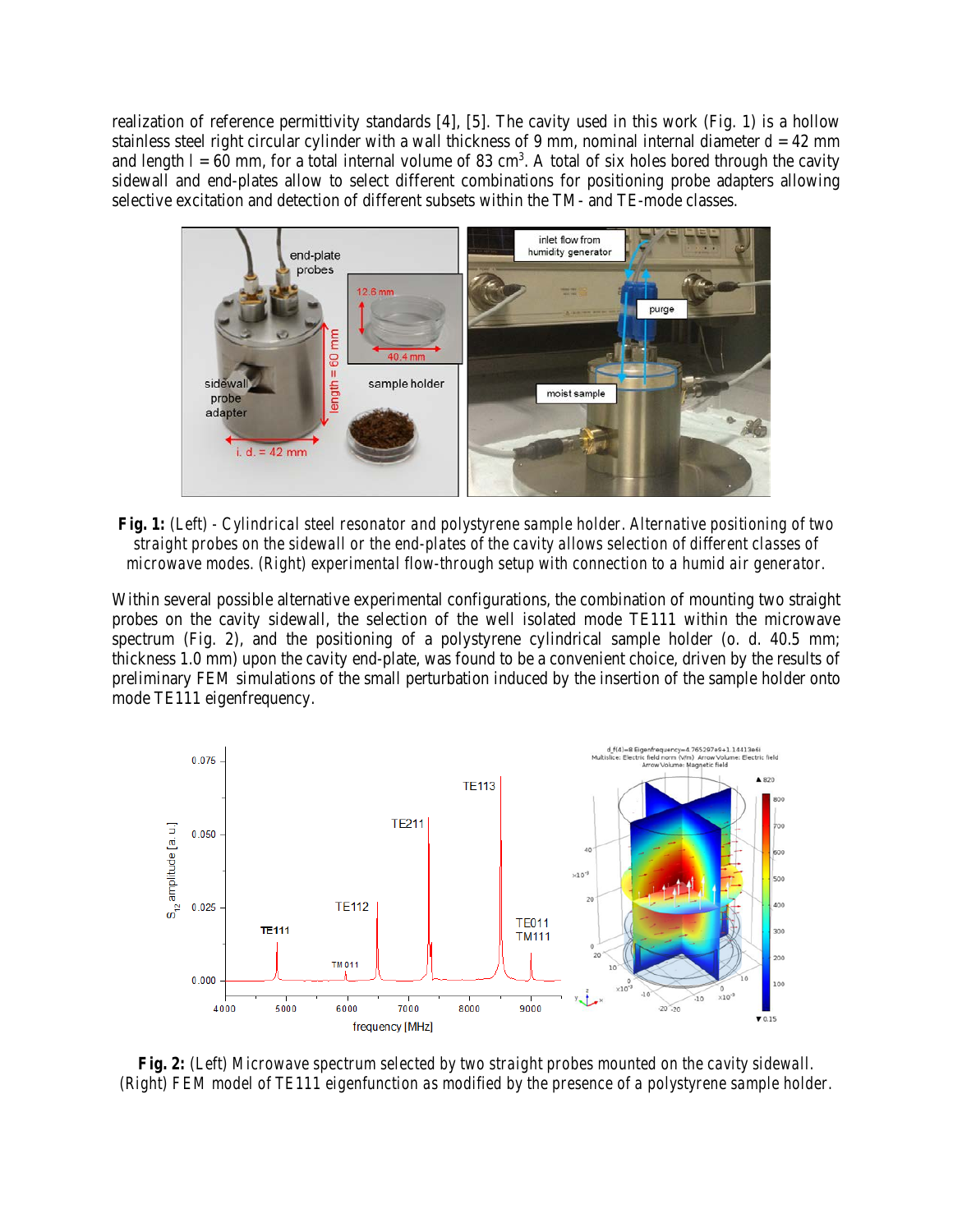When the resonant cavity is simply filled with air at ambient temperature, with no sample holder inserted, the frequency *f* and half-width *g* of the selected TE111 resonance are respectively found at the nominal values  $f_0 \sim 4.84$  GHz and  $g_0 \sim 1.21$  MHz. For the precise determination of these parameters, coaxial lines couple the two antennas to a vector network analyzer set to sweep through 201 frequencies, spanning approximately 5*g* and centered approximately at *f*. The analyzer returns values of the complex scattering parameter  $S_{21}$ . These data are fitted by a Lorentzian function plus linear complex background terms to account for the slight overlapping with the neighboring modes in the spectrum. This equation, with a total of 8 adjustable parameters, is equivalent to a single term in the sum defined by eq. (15) in [6], as used for precise fitting of the triply-degenerate resonances of a quasi-spherical resonator. With this procedure, the relative precision which characterizes a single fitted scan of the complex eigenfrequency of mode TE111 for the air-filled cavity is  $u_r(f_0) \sim 2.10^{-8}$  and  $u_r(g_0) \sim 1.10^{-4}$ . Incidentally, we remark that a low-cost, portable instrument capable of achieving the same equivalent precision performance of a network analyzer is available for on-line measurements [7]. The insertion of the (empty) polystyrene sample holder within the cavity, coaxially laying in contact with the cavity end-plate, perturbs the TE111 eigenfunction with a major decrease of the resonance frequency by  $\Delta f = f - f_0 = -48$  MHz and a minor increase of the halfwidth by only 40 kHz, thus preserving the resonance quality factor and the achievable precision in the determination of the resonance parameters (Fig. 3). With respect to this reference performance, as discussed below in section 3, when a moist sample fills the volume delimited by the holder, the quality factor of the resonances decreases, in proportion to the permittivity and the density of the moist sample, by as much as one order of magnitude, with a corresponding reduction of the S/N ratio. However, even in these operating conditions, the relative precision of a single measurement of the parameters of mode TE111 is typically  $u_r(f) < 2.10^{-6}$  and  $u_r(g) < 1.10^{-3}$  and hence more than adequate for the application considered here.



*Fig. 3: (Left) Frequency shifts and halfwidth increase induced onto mode TE111 resonance by the sample holder and a moist sample (tobacco). (Right Top) Complex spectrum in the vicinity of the TE111 mode with a moist sample in the cavity (Right Bottom) residuals from a fit using a Lorentzian function. In this case example, the frequency could be determined with a fractional uncertainty of 2.6·10<sup>−</sup><sup>7</sup> .*

#### **2.2 Portable humidity generator**

To realize a transfer moisture standard by combined use with the microwave moisture meter, a compact, humid gas generator capable of providing an accurate reference dew-point temperature was developed.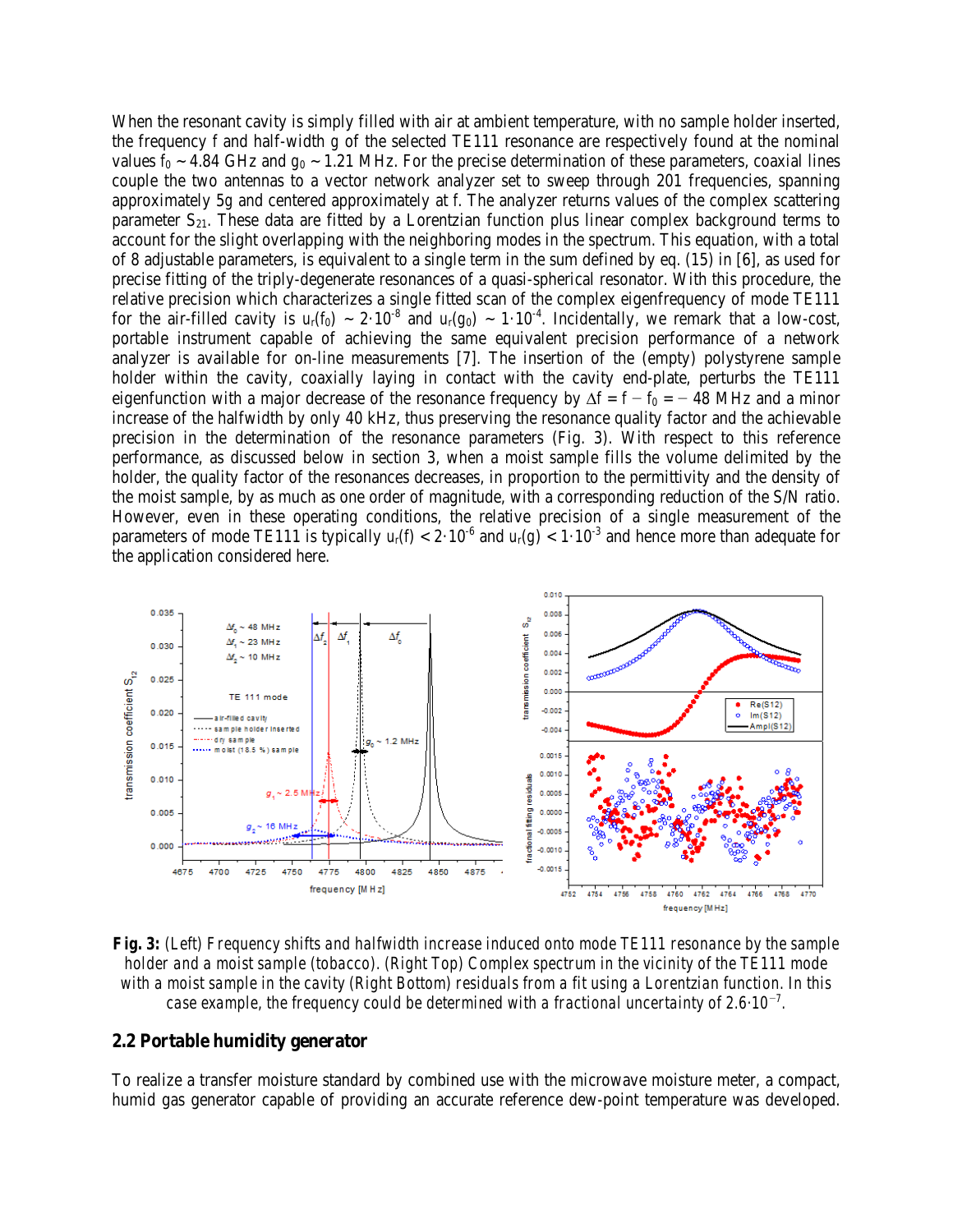The generator is based on an isothermal condenser; it operates between  $-15$  °C and 50 °C, at atmospheric pressure and slightly above (up to 1250 hPa), to produce a continuous humid gas stream with flow rates up to 2 1 min<sup>-1</sup>. The generator works in condensation mode being fed by a pre-saturated gas flow with a dew/frost point temperature higher than the preset saturation temperature (approx. +10 °C). The saturator condenser stage - based on a shell-and-tube heat exchanger (STHE) design – with an outer diameter of 50 mm and a height of 150 mm is shown in Fig. 4. It consists of a bundle of eighteen vertical thin-walled parallel tubes connecting two hollow stainless steel cylinder , the upper plenum operates as a gas collector while the lower one as a reservoir for the condensate. When the inlet humid gas flows through the STHE, condensation occurs and latent heat is released to the surrounding cooling fluid into the bath. The condenser was conceived to be hosted in the thermostatic well of a portable, thermoelectrically-cooled, temperature calibrator. A calibrated industrial platinum resistance thermometer (IPRT) is inserted into a through-hole thermo-well in thermal contact with the condensate reservoir, thus enabling the measurement of the actual condensation temperature of the gas at the saturator outlet. Fig. 4 shows the assembled generator comprising a cylindrical bubbling pre-saturator and the saturator hosted in a liquid bath thermostat unit.



*Fig. 4: (Left) Sketch of the heat exchanger/condenser unit. (Right) Assembled portable humidity generator.* 

The generator was validated by comparison against the primary humidity standard maintained at INRIM. A chilled-mirror hygrometer (CMH) was used as the transfer standard for the comparison. The portable humidity generator compared favorably with the primary standard, to better than  $0.1 \degree C$ , over the dew/frost point temperature range from −15 °C to 50 °C.



*Fig. 5: Validation of the humidity generator against a primary humidity standard.*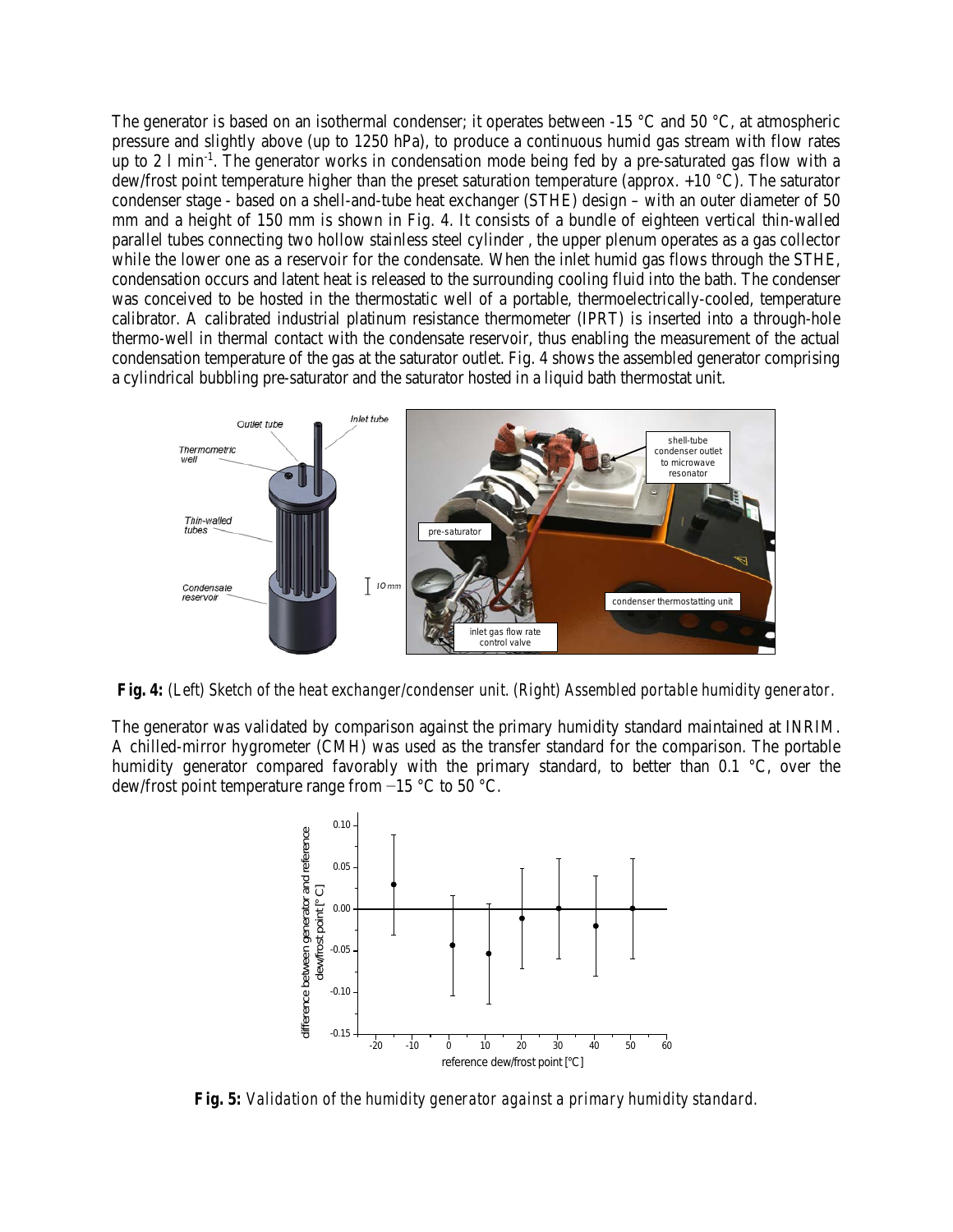#### **3 EXPERIMENTAL VALIDATION**

For a preliminary estimate of the performance of the cavity resonator as a moisture meter, we considered tobacco as a suitable test material, in reason of a rather large variability of its packaging density, its high hygroscopicity leading to a rapid response to induced changes in moisture content, and the availability of reference data of its dielectric constant in the literature [8], [9]. To interpret our experimental results, following the principles outlined in [8], we make the following initial assumptions and approximations: i) at constant temperature and frequency, the dielectric constant  $\varepsilon$  of a moist sample is a function of the density  $\rho$  and the moisture content  $\Psi$ ; ii) the insertion of the moist sample within the resonator determines a negative frequency shift ∆*f* and an increase of the halfwidth ∆*g* of an observed mode, with respect to some reference condition of the empty cavity, which are respectively proportional to the real and imaginary part of  $\varepsilon(\rho, \Psi)$ ; iii) at constant moisture content, the ratio  $\Delta g/\Delta f$  remains constant as a function of the density; iv) as a function of the moisture content, the ratio ∆*g/*∆*f* varies as a unique, monotonic function which is characteristic of the material under test and may be used for the purpose of calibrating the response of the microwave moisture meter against a primary humidity reference. To test these assumptions, samples of moist tobacco were prepared with densities varying between 30 mg cm<sup>-3</sup> and 90 mg cm-3 and moisture content between 7.5 % and 25 %. Taking the value of the resonance parameters *f* and *g* of mode TE111 when the cavity contains an empty sample holder as a reference, and using the procedure described in section 2.1, the perturbations ∆*g* and ∆*f* induced by filling the volume of the holder with samples of variable mass and nominal constant moisture were recorded, leading to the results displayed in Fig. 6. These data show that for mode TE111 the hypothesis that the ratio ∆*g/*∆*f* is proportional to the moisture content of the sample and remains constant as a function of the sample density is indeed a reasonable approximation.



*Fig. 6: Linear interpolation of the density dependence of TE111 resonance parameters as a function of moisture content in tobacco: (Left) 8.0 % <* <sup>Ψ</sup> *< 11 % ; (Right)* <sup>Ψ</sup> *~ 24 %.*

The overall precision and repeatability of the microwave technique was subsequently estimated by calibrating the variation of the ratio (" $g$ /"  $f$ )<sub>TE[1](#page-5-0)11</sub> as a function of the dry moisture content<sup>1</sup> as determined by transferring the moist samples to a commercial infrared LoD moisture analyzer. From a linear interpolation to these calibration data (Fig. 7) we found that the moisture content varied linearly as an

<span id="page-5-0"></span><sup>&</sup>lt;sup>1</sup> Percentage moisture content (MC) defined on a dry basis, MC =  $100 \times$  (mass loss under drying/mass of dry sample).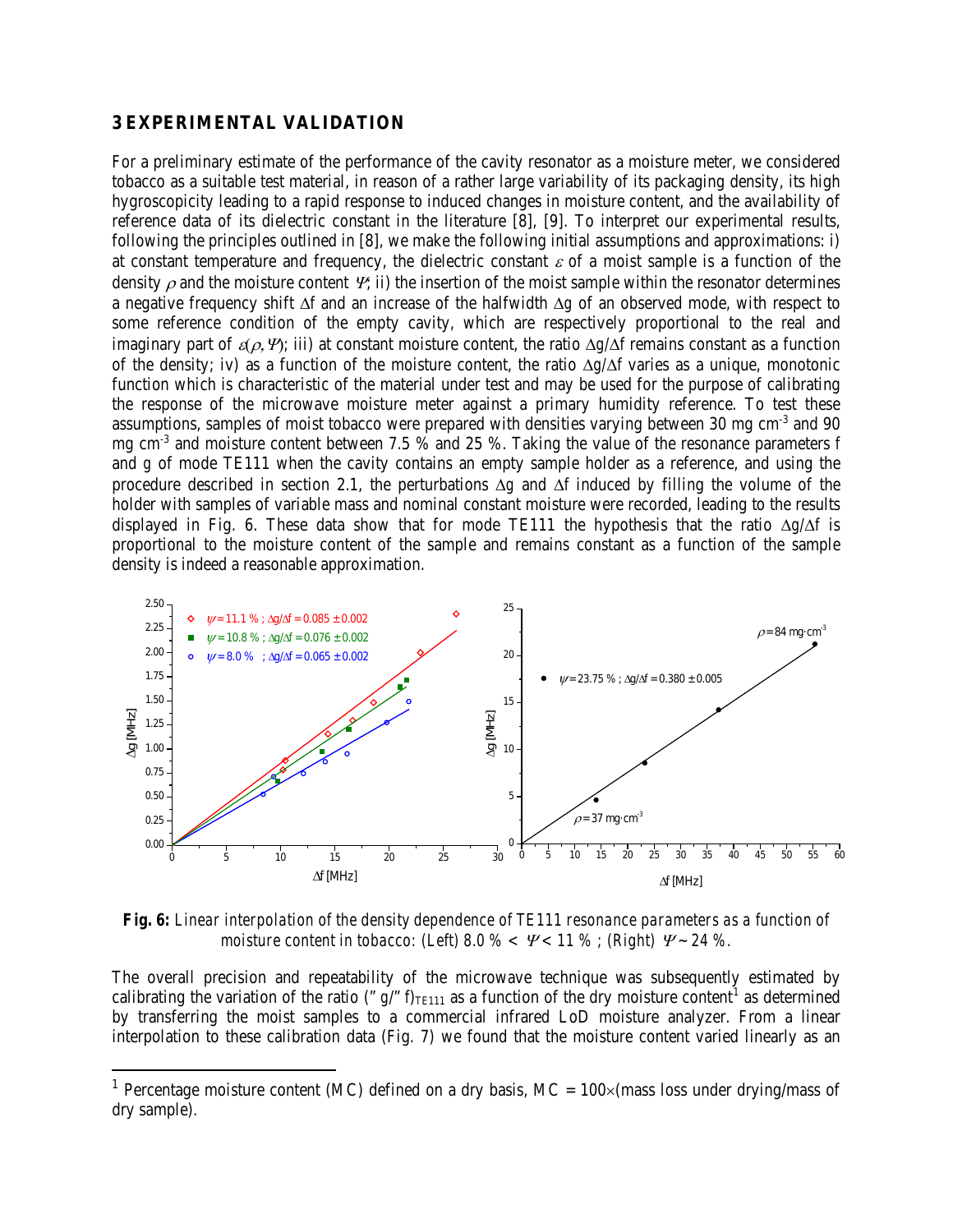increasing function of the ratio (" $g$ /" $f$ )<sub>TE111</sub> indicating that the repeatability of the microwave technique in the determination of MC was in the order of 1.5 % over the whole measurement range considered here. Aliquots of the same samples were also analysed by means of cKF, finding a satisfactory overall agreement with the results previously obtained by LoD.



*Fig. 7: Calibration data and linear interpolation of microwave moisture meter response against an infrared LoD moisture analyzer*

Following this preliminary characterization, a manifold was realized to connect a sealed sample holder, enclosed within the resonator, downstream the outlet flow from the humid air generator (see section 2.2). To minimize the impact of the manifold onto the microwave eigenfunctions, 1/8" o. d. PTFE tubing and connectors were inserted flush with the cavity interior embedded in two ports bored through the upper end-plate of the cavity (Fig. 1), providing firm mechanical support to the sample holder and a gas-tight connection to the generator. This simple setup allowed to vary the humidity of the gas flowing through the test samples by controlling the temperature of the saturator stage of the humidity generator. As a first test, the equilibrium moisture content of tobacco was determined by measuring the temperature of the cavity resonator which was not thermostatted but left free to follow the variation of the ambient temperature of the laboratory at about 298 K, with a daily fluctuation of  $\pm$  0.5 K. The experiment was started by the determination of the desorption isotherm, by decreasing the dew-point temperature of the saturator in a few steps from 295 K, corresponding to a relative humidity in the sample RH  $\sim$  80 %, down to 274 K, or equivalently RH  $\sim$  21.5 %, with this lower limit imposed by using water as the thermostatting fluid of the generator. Following each temperature variation, the cavity ratio (" $g$ /" $f$ )<sub>TE111</sub> was recorded as a function of time to monitor its asymptotic approach of a stationary condition as an indicator of thermodynamic equilibrium between the sample and the flowing gas. At a flow rate of  $0.8 \text{ l min}^{-1}$  this condition could be reached within 2 to 3 hours. After completing data collection near the minimum temperature 274 K, the flow through the sample was diverted to a dry gas (nitrogen) source to check the reference resonance parameters for a correct, updated estimate of " *g* and " *f*. Each experimental record of the ratio (" $g$ /" $f$ )<sub>TE111</sub> was then converted to a corresponding estimate of the moisture content of the sample using the calibration curve in Fig. 7. Finally, the dew-point temperature steps were reversed and the temperature ramped up to 295 K to determine the corresponding adsorption function. The resulting sorption isotherm of tobacco (Fig. 8) shows the typical trend of the multilayer and capillary condensation phases of a sigmoid type, in satisfactory qualitative and quantitative agreement with available sources [9], [10].